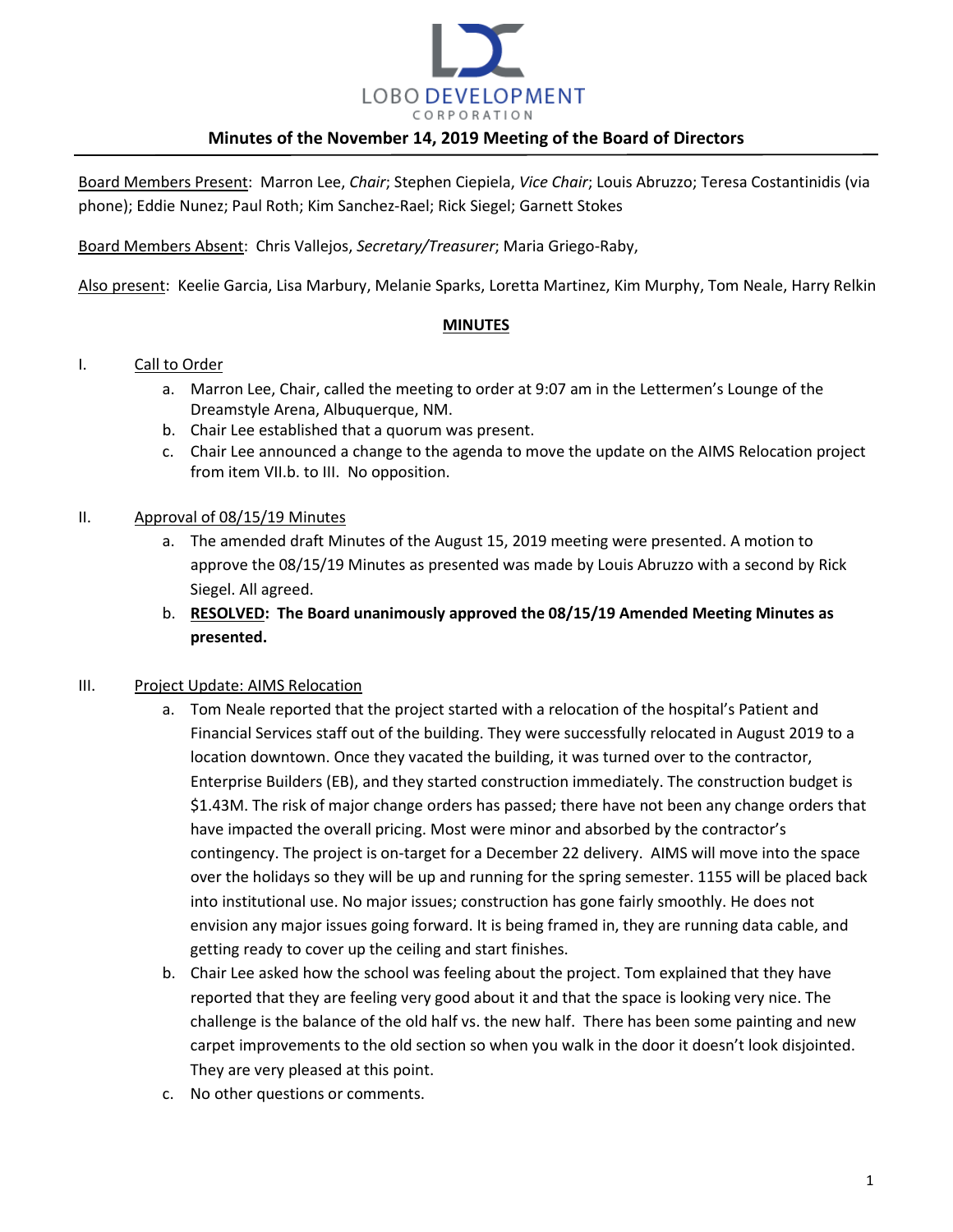

- IV. Amended Bylaws
	- a. Steven Ciepiela reminded the Board that a subcommittee was created to update the bylaws. A handout was provided of the proposed Amended and Restated Bylaws. University counsel was consulted regarding the bylaws so they would be consistent with the other Research Park Corporations. There are two changes to the handout. First, it states that there would be three non-positional members. A change has been requested to make it four non-positional members, as it is now. It is his understanding that the purpose of the non-positional members is to bring expertise to the Board of people outside the University. The other change relates to a comment from Regent Sanchez-Rael regarding the subcommittees' power. With these two changes, he requests approval of the Amended and Restated Bylaws handout.
	- b. Rick Siegel suggested, due to the number of members as 10, everyone would vote and in the event of a tie, the Chair would abstain from voting.
	- c. Regent Sanchez-Rael added that there was conversation about including the Provost as a positional member, which would make 11 members. She moved to amend the bylaws to include the Provost as a positional member. President Stokes agreed with the motion and that the academic leader should be an integral part of the Board as well as Health Sciences representation. Paul Roth seconded the motion.
	- d. Loretta Martinez explained that the subcommittee met and went through the bylaws line-by-line and was in agreement with all the changes, but then some ideas came up afterwards. The ideas included adding another non-positional member, adding the Provost, and changing the language about the subcommittees to something stronger. The prior language regarding subcommittees gave them all the power of the Board, with some rare exceptions. In her opinion, whoever originally prepared the bylaws, took language that would fit an executive committee, but used it generically for all subcommittees. The point was to tighten up that language so it is clear that subcommittees are advisory, unless the Board authorizes them to do something specific, like an audit committee. Currently, there is only one ad hoc committee, the Bylaws Subcommittee. She also explained that the Bylaws Subcommittee suggested that the CFO of the University be the CEO of the corporation. However, language was added to allow the possibility that there might be a paid CEO that is hired, either part-time or full-time. This is an option, not a necessity.
	- e. Regent Sanchez-Rael noted that the language regarding the subcommittees still says that a committee of at least two members can be given the authority of the Board. She is concerned that a situation could be created where the power of the Board is delegated to two members. She would like to include language that says that all subcommittees are always advisory and the Board has the final authority. She believes this is best practices for governance.
	- f. Dr. Paul Roth explained that they need to call in question the motion that is on the table.
	- g. Chair Lee recognized that there was a motion and a second and requested a vote. All agreed.
	- h. Louis Abruzzo asked the Board to review page 4, Committees Section 11, the word "supermajority." He asked if there is a standard measure or if it is defined elsewhere. Regent Sanchez-Rael responded that the Board needs to define what it means. Louis continued with secondly, on page 6, Section 6, the last sentence trails off. Loretta Martinez explained that the "when" should be deleted and "in his/her judgement" should be included.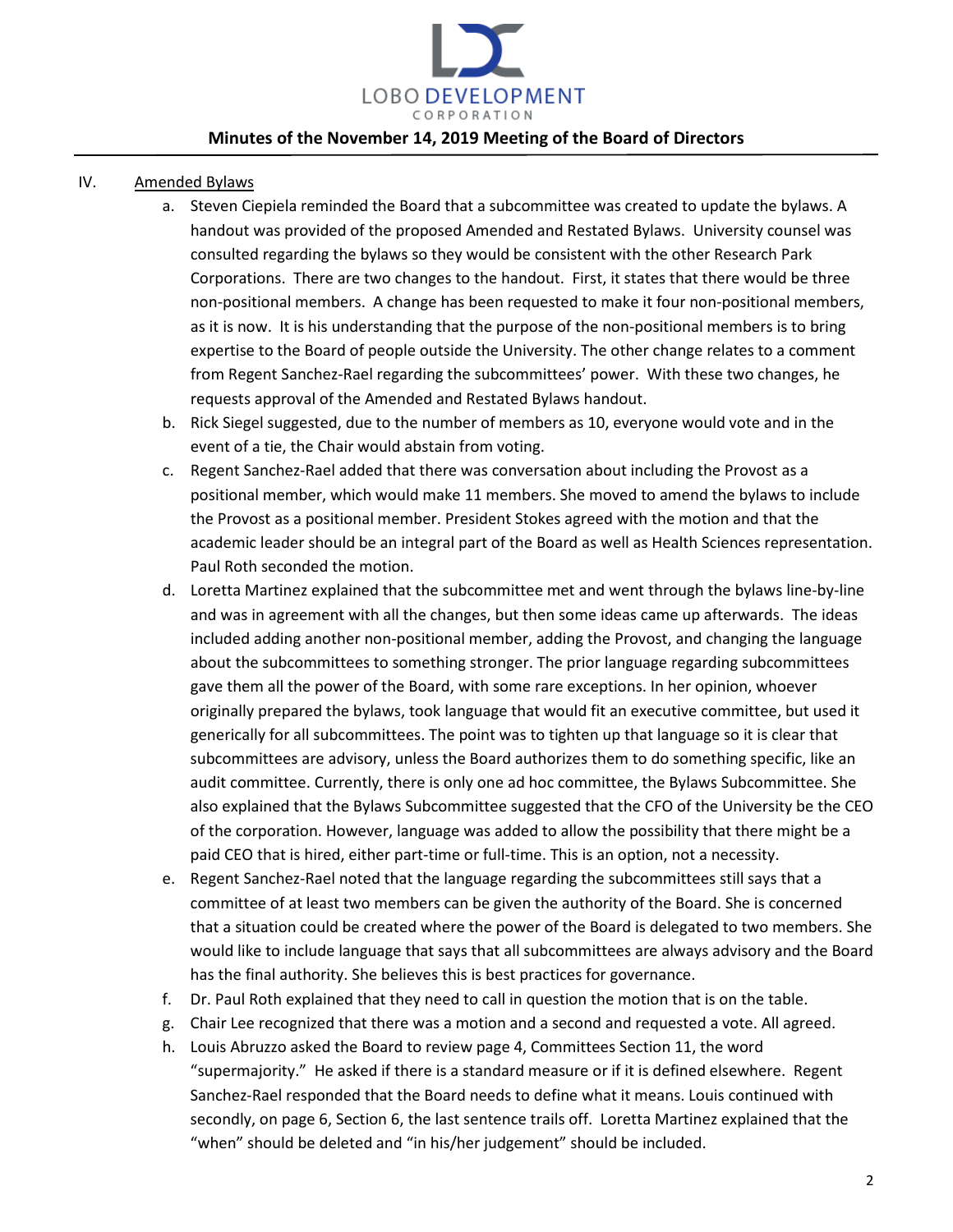

- i. Loretta Martinez made a suggestion to Regent Sanchez-Real on page 3, Section 9, Subsection a., the second sentence be changed to "Any such committee shall have only those functions, powers, and duties as the Board of Directors shall determine and shall be advisory only." Steve Ciepiela made a motion to approve the sentence, with a second by Kim Sanchez-Rael. All agreed.
- j. Regent Doug Brown commented that, in his experience, most 6/5 or 5/4 decisions are suboptimal and suggested to rework the statement to make it 8/3. Otherwise, there will be a lot of blow-back. If it is a 6/5 decision, there is a huge core of opposition of whatever was decided. He suggests further review and adjustment to the point where there is better consensus.
- k. Steve Ciepiela thanked everyone on the committee and the University Counsel. He believes it is aligned with the other Research Park Corporations and will work well in the future.
- l. Loretta Martinez commented on page 4, Section 11. She suggested that it say "two-thirds majority." She clarified that this is not for ordinary purposes. Ordinary purposes is the majority, but this is when the Board is going to vote by email or some other electronic form of communication. It used to say "unanimous," but was changed to "supermajority." It could say "8 out of 11 would have to agree." Regent Sanchez-Rael suggested to define "supermajority" as eight members of the Board. What if the Board is not full? Loretta explained that a quorum is defined as majority, so six would be the supermajority. Regent Sanchez-Rael clarified that this is only for email or telephone meeting. Loretta explained that saying "two-thirds" gives more leeway if some of the Board members are not participating. She recommends the definition of "supermajority" be "two-thirds." Kim Sanchez-Rael made a motion to approve the definition of "supermajority" as "two-thirds," with a second by Louis Abruzzo. All agreed.
- m. A motion to approve the revised Amended and Restated Bylaws of Lobo Development Corporation was made by Kim Sanchez-Rael, with a second by Louis Abruzzo. All agreed.
- n. Chair Lee thanked everyone for their participation.
- o. Loretta Martinez stated that her office will clean up the document and provide everyone with a clean copy.
- p. **RESOLVED: The Board unanimously agreed to approve the amendment of the Bylaws of Lobo Development Corporation to include the Provost as a positional member.**
- q. **RESOLVED: The Board unanimously agreed to approve the revised sentence on page 3, Section 9, Subsection a. of the Amended and Restated Bylaws of Lobo Development Corporation as follows: "Any such committee shall have only those functions, powers, and duties as the Board of Directors shall determine and shall be advisory only."**
- r. **RESOLVED: The Board unanimously agreed to approve the definition of "supermajority" as "two-thirds" on page 4, Section 11 of the Amended and Restated Bylaws of Lobo Development Corporation.**
- s. **RESOLVED: The Board unanimously agreed to approve the revised Amended and Restated Bylaws of Lobo Development Corporation.**
- t. Note: Per University Counsel, the Amended and Restated Bylaws will be forwarded to the Regents' Ad Hoc Governance Committee prior to submittal to the full Board of Regents.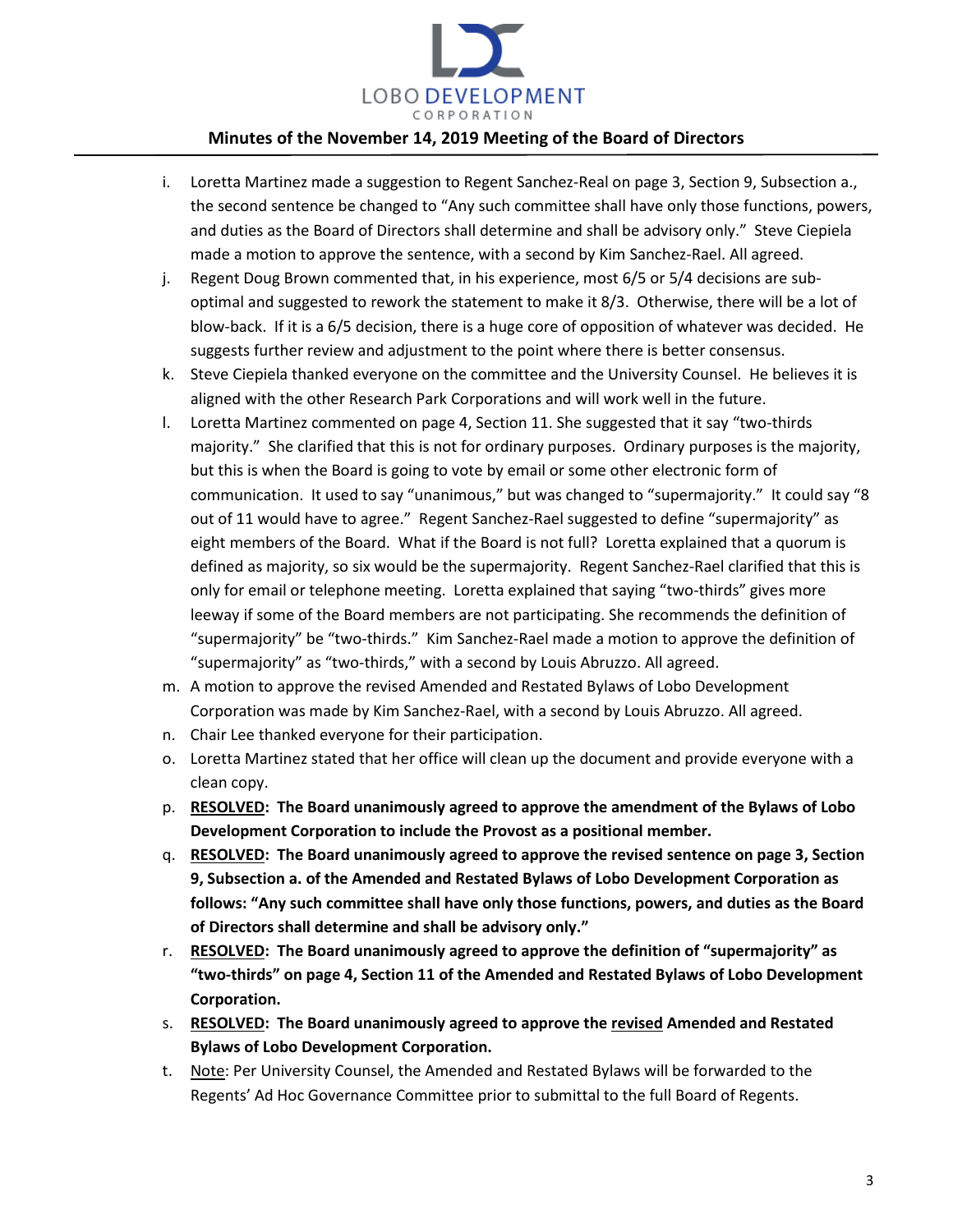

- V. New website: lobodevelopmentcorp.com
	- a. Keelie Garcia reported on the new Lobo Development Corporation website. She reminded the Board that the old website had been hacked and someone was holding is ransom for \$3,000. LDC decided not to pay the \$3,000, so it lost lobodevelopment.org. It is now lobodevelopmentcorp.com. She asked the Board to review the website and let her know if there are any changes. Notices of meetings will be posted on the website, three years' worth of minutes have already been posted, agendas, current Bylaws, Articles of Incorporation, information on past projects, and a little information on current projects.
	- b. Chair Lee said that she thought it looked pretty. She asked that the first page banner be cherry red. Keelie will get it changed.
	- c. Keelie explained that the company that created the website also worked on Innovate ABQ's website.
	- d. Eddie Nunez commented that the site does not look good on the phone. He suggested having the company work on that issue. Keelie will get this done.

### VI. Corporate Vice President & Secretary/Treasurer Update

- a. Teresa Costantinidis explained that in her role as President of Lobo Development, it is her responsibility to fill any vacancies in corporate employee positions. She is pleased to inform the Board that in the position of the corporate Vice President, Tom Neale, Director of UNM Real Estate Dept., has agreed to take on that role. Secondly, the corporate Secretary/Treasurer will be Angela Hernandez, Financial Officer of the UNM Real Estate Dept.
- b. Chair Lee asked for information about Angela Hernandez. Teresa reported that Angela has been a wonderful employee within the operating group of the Real Estate Dept. and has really brought a level of professionalism to the management of data about real estate operations at UNM. She has been creative and innovative in making sure they are using good technology to support a very robust portfolio.
- c. No other questions or comments.

### VII. Project Updates

- a. South Campus TIDD Update
	- i. Kim Murphy provided an update on the status of the TIDD regarding the Preliminary TIDD Application. Back in June 2019 when the Board met, the strategy for proceeding with the TIDD and engaging the City, was to prepare a Preliminary TIDD Application. The City policy outlines what materials would be included and the it is presented to the City administration with a request that they make a request of the City Council to consider a nonbinding resolution of their intent to form the TIDD. He reported back in August that this was moving forward and at that time, it was anticipated that the nonbinding resolution would be introduced and considered by the City Council in September. For a variety of reasons, that got delayed, but he is pleased to report that the Mayor supports this approach and did make a recommendation to the City Council and on October 21 the City Council introduced the resolution to adopt a nonbinding resolution of their intent to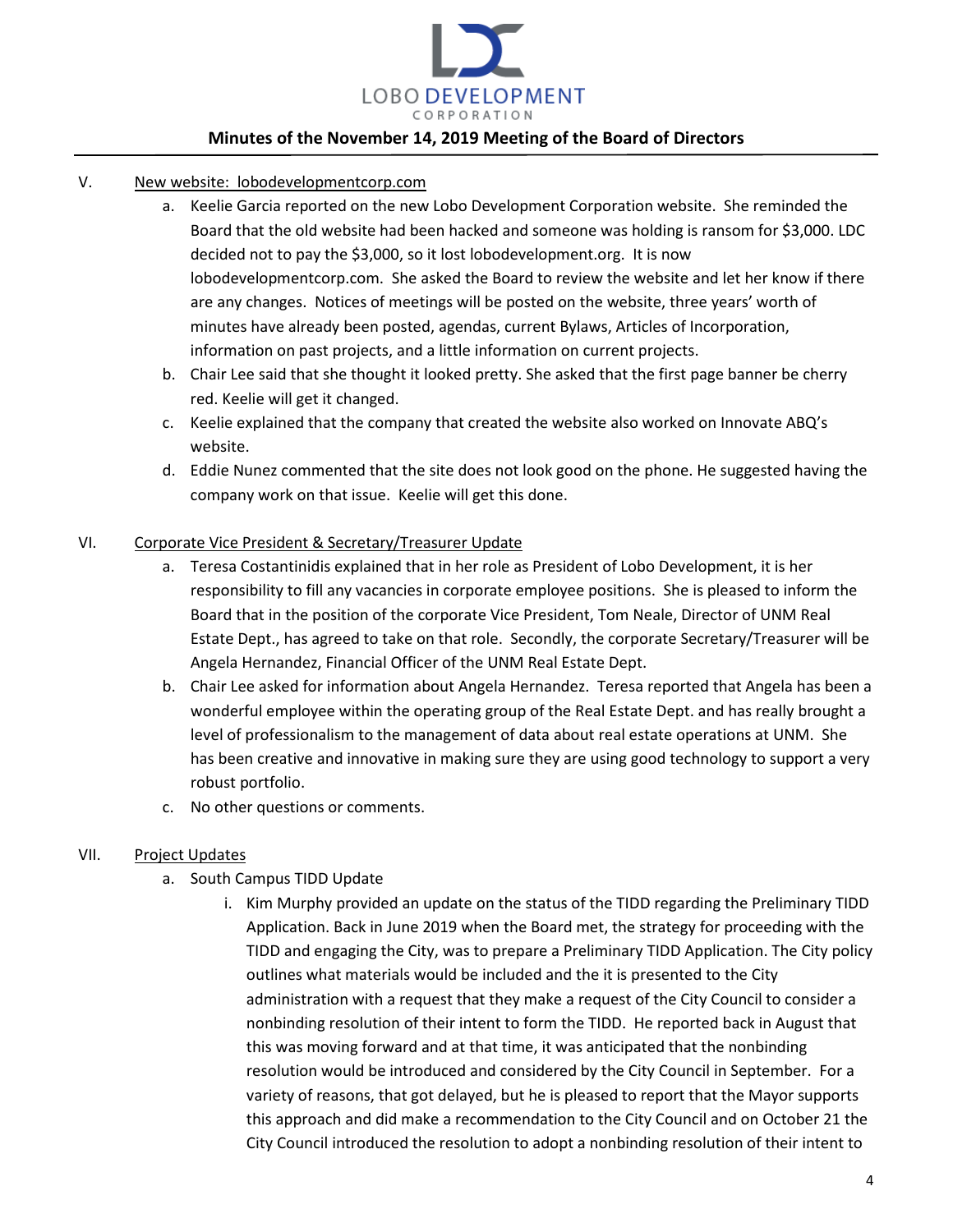

create the TIDD. That was immediately referred to one of the council committees, Finance and Governmental Affairs Committee. That meeting was scheduled for this month on the 25<sup>th</sup>, but it was canceled, so he and Harry Relkin have been working with Council staff on a process that would move this forward. The staff is in agreement that they will propose that the Council, this coming Monday the  $18<sup>th</sup>$ , pull it back from the committee and that the item be placed on the full Council agenda on December 2 for action. Just yesterday, he confirmed that the sponsors of the resolution, Councilor Benton and Councilor Davis, are in favor of the approach, so they see no reason why that will not roll out on Monday and be referred back to the full Council on December 2<sup>nd</sup> for action.

- ii. Louis Abruzzo asked how the runoff election timing could affect this process. Kim Murphy explained that he understands the runoff election is on the  $10<sup>th</sup>$  of December, so Councilor Benton and the other candidate are working toward that runoff election. However, the Council meeting is on the  $2^{nd}$ .
- iii. Kim Murphy also reported that after that nonbinding resolution is approved, we will be able to work very closely with the administration and Council staff because, just as a reminder, the TIDD is really a council action. Both the administration and the council will be involved and we will be working out a lot of details over the coming months to end up with an agreement about forming the District.
- iv. Chair Lee asked about the council action and whether there is a TIDD Board. She was looking online and could not find anything. Harry Relkin explained that, assuming after the nonbinding resolution that we get to a TIDD development agreement which is presented to council and they approve and create a district, there will also be the creation of a TIDD Board. You may recall that there were a lot of questions about the TIDD board and whether they make the land use decisions, etc., and the answer to that is "no." Their main role is to approve any bonds that may come forward after the tax revenues are sufficient to support bonds, so their role is to approve those bond issuances, whether they be potentially sponge bonds or long-term bonds. That is their primary role; they are not making land making decisions. Chair Lee noticed that there are active TIDD boards in Mesa del Sol, etc., but you cannot tell who is on them and you do not know when they meet. Does a whole new board get created for each additional TIDD? Harry Relkin responded that, yes that is correct. They are public meetings, so they should be noticed. The members of the board are part of the TIDD development agreement. Fairly typically, the land owner sits on it, if there is a separate developer, the City administration representative, the City Councilors of where the TIDD is located, and State Board of Finance representative, but it is not set by law who sits on the board. The TIDD development agreement specifies how the board operates and how many members are on the board, etc. In his practical experience, he thinks there is a lot more consternation over it than what is really justified. There is a financial advisor, that is normally paid, to make sure that the bond financing is ok, then there is a bond counselor or board counsel, that typically has a lot of experience in bond issuance, that assists the board in making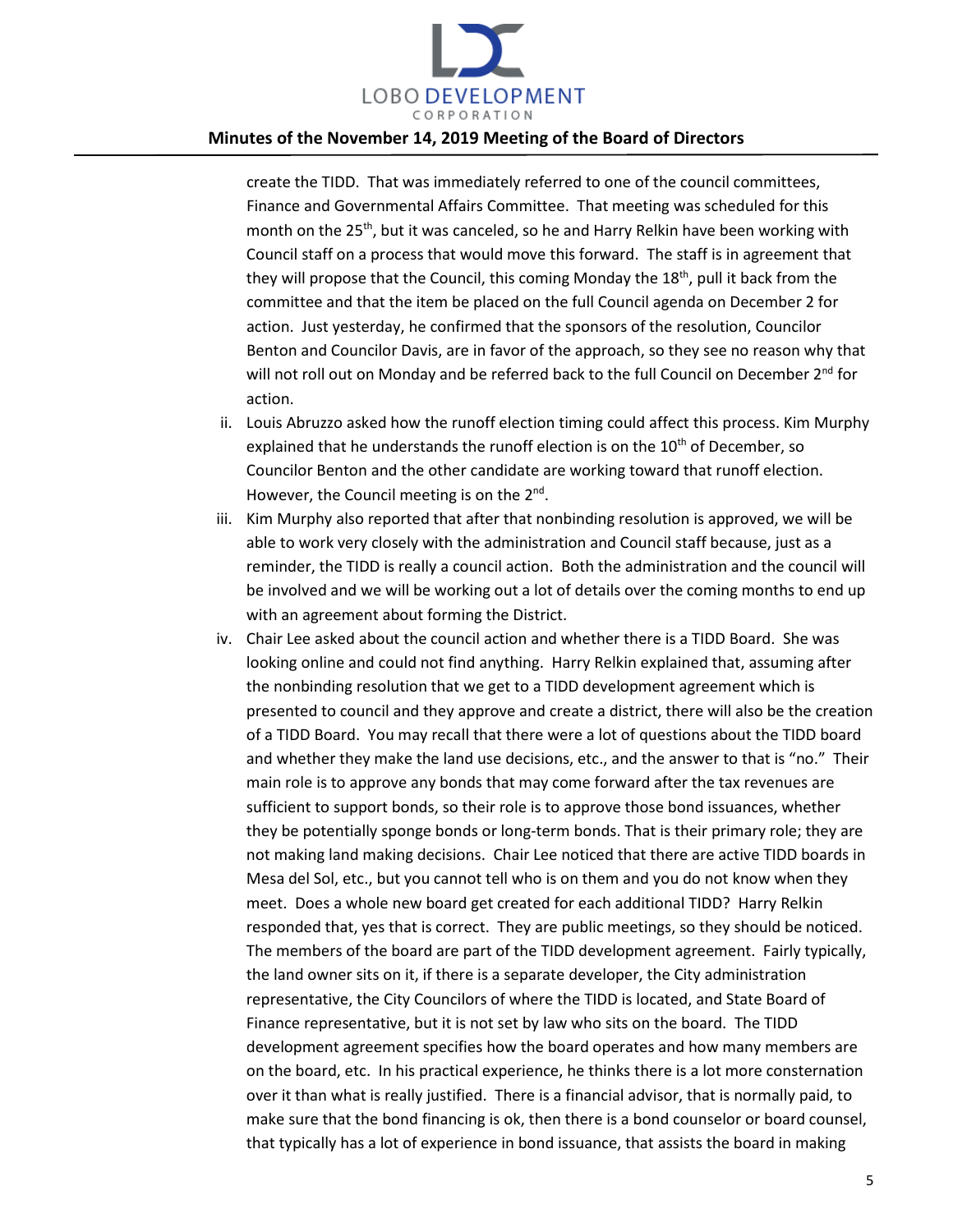

sure that the full faith and credit of the City is not at stake or that land is not at stake. They do not want to have bond failures, so the board pays a significant amount of attention to these two paid experts that are part of the board.

- v. Rick Siegel asked who covers the cost of those experts. Harry Relkin explained that it comes out of the TIDD board's revenue/future income. His experience is that they have been very good at keeping expenses low. There has been a recent change in the law at the state level, which now allows for an easier path on the pay-as-you-go reimbursement instead of waiting for the long-term projected bond issuance. So they have eliminated the absolute necessity of a bond issuance. We will see how it goes, but that should lessen the cost of the administrative costs of reimbursement for the developer/land owner. So that's the hope to shorten that process. Hopefully, this will lead to much more efficiency and actually see more of where the money is supposed to go.
- vi. Eddie Nunez asked about the negotiation period, who will be in the room, and whether we need to start planning on who needs to be on that board. He asked who the team feels would be a good representative. It would be based on what is necessary to be on the board, what are we looking for and what kind of expertise can help represent this board as best as possible. Kim Murphy explained that the TIDD boards are made up of five to seven, at most. Given all the representation of the various entities that have a stake in the TIDD, it is likely that the University would only have one representative. It is something that President Stokes, the LDC Board, and others at the University will have to weigh in on as to what qualifications are necessary in order to represent the University well.
- vii. Steve Ciepiela asked who owns the lands. Kim Murphy explained that the University owns the land, it is not state land. Steve also asked about the Master Plan for development and when the TIDD is negotiated. The Lobo Development bylaws say that we are trying to develop certain real estate in a commercially reasonable manner and to maximize the University's return from these assets. With our Master plan, we are trying to get as much money as possible for the University. When he looks at the TIDD, it says "develop and create amenities for the adjacent communities that do not exist, creating a unique destination transit, create a much more attractive southern entrance to the City." Do we try to get both of these ideas on the same page because they do not say the same thing? Do we make sure that what we are trying to do with the TIDD and maximizing the University's money is in line with what the TIDD says? Chair Lee stated that the Science & Technology Park is in complete alignment with our mission as a R1 institute that needs this TIDD in order to flourish, but the way we flourish is by a commercial endeavor. Kim Murphy explained that we are doing both. Actually, there are elements of our illustrative plan that we have done the financial modeling on that include improvements like trails, plazas, parks, amenities, to the overall commercial development. So, we are doing both. Louis Abruzzo included parking structures and other things that drive the end result. Chair Lee stated that we have to keep in mind UNM Athletics and the Science & Technology Park. She addressed Teresa Costantinidis about a discussion they had